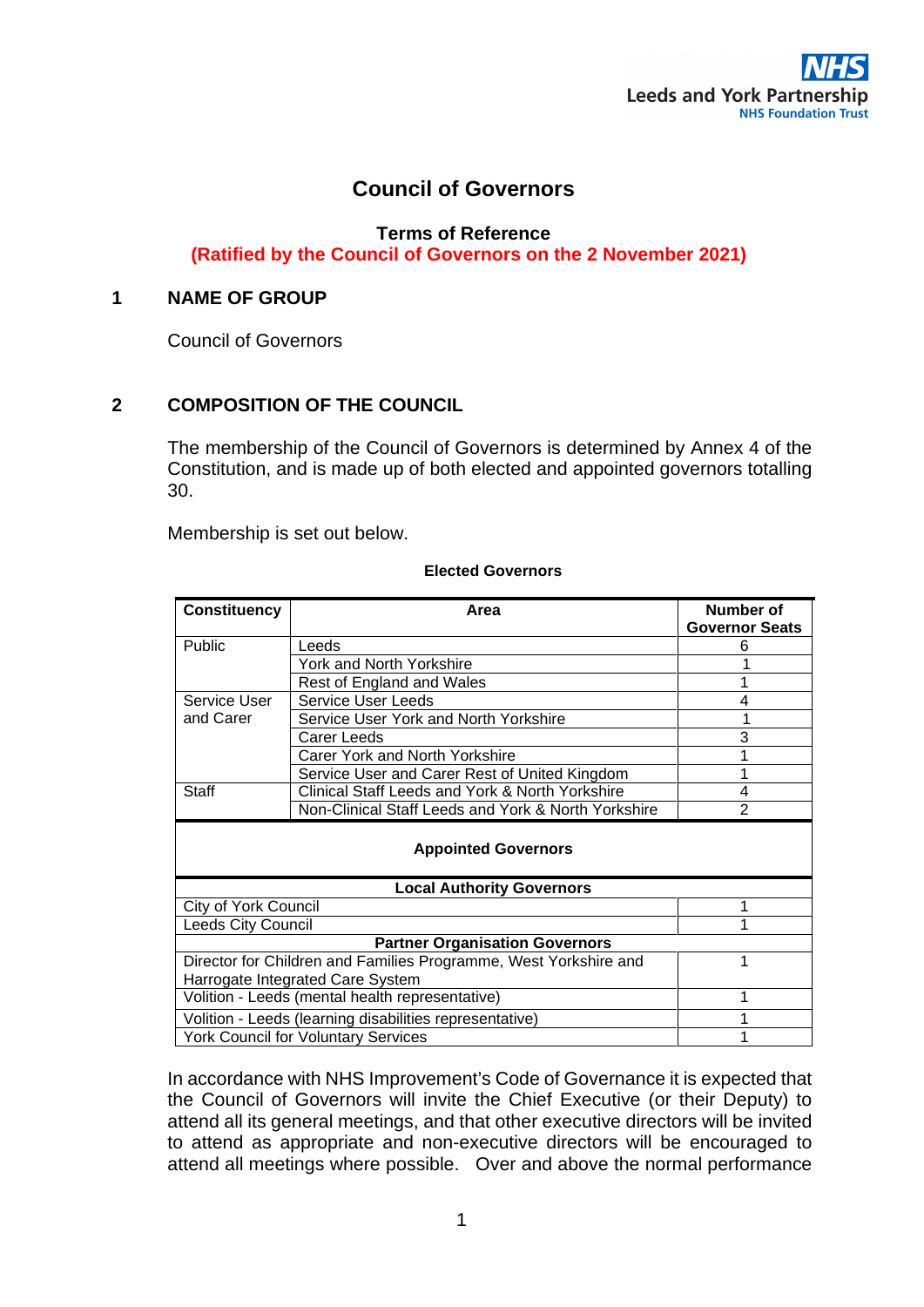reports there may be occasions where directors are formally requested to attend Council meetings to explain concerns about performance. It is anticipated that this will be only on rare occasions and such an occasion will be reported in the Annual Report.

The Council may invite other people to attend its meetings on an ad-hoc basis, as it considers necessary and appropriate.

The Associate Director for Corporate Governance (or nominated deputy) acting in the capacity of Trust Board Secretary, shall attend each meeting and provide appropriate advice and support to the Chair of the Trust and Council members.

Members of the Council of Governors must ensure that wherever possible they attend every Council meeting. Attendance at meetings will be monitored and shall be reported in the Annual Report. Attendance will be monitored by the Associate Director for Corporate Governance, who will escalate any concerns about the non-attendance of individual governors to the Chair of the Trust as is necessary.

#### **3 QUORACY**

No business shall be transacted at a meeting of the Council of Governors unless at least one third of the whole number of governors elected or appointed are present; and that of those governors present service user, carer and public governors are in the majority.

**Deputies:** There is no constitutional provision for a deputy to attend on behalf of a governor

**Non-quorate meeting:** Non-quorate meetings may go ahead unless there has been an instruction from the Chair not to proceed with the meeting. Any decisions made by the non-quorate meeting must be reviewed at the next quorate meeting.

**Alternate chair:** The Chair of the Council of Governors shall be the Chair of the Trust. In the absence of the Chair of the Trust, (or in the event of the Chair declaring an interest in an agenda item) the Deputy Chair shall chair the meeting. Should the Deputy Chair not be available (or where they too have declared an interest in an agenda item), the meeting shall be chaired by one of the governors present at the meeting, this shall normally be the Lead Governor.

## **4 MEETINGS OF THE GROUP**

Meetings may be held face-to-face or remotely as is considered appropriate. Remote meetings may involve the use of the telephone and / or electronic conference facilities.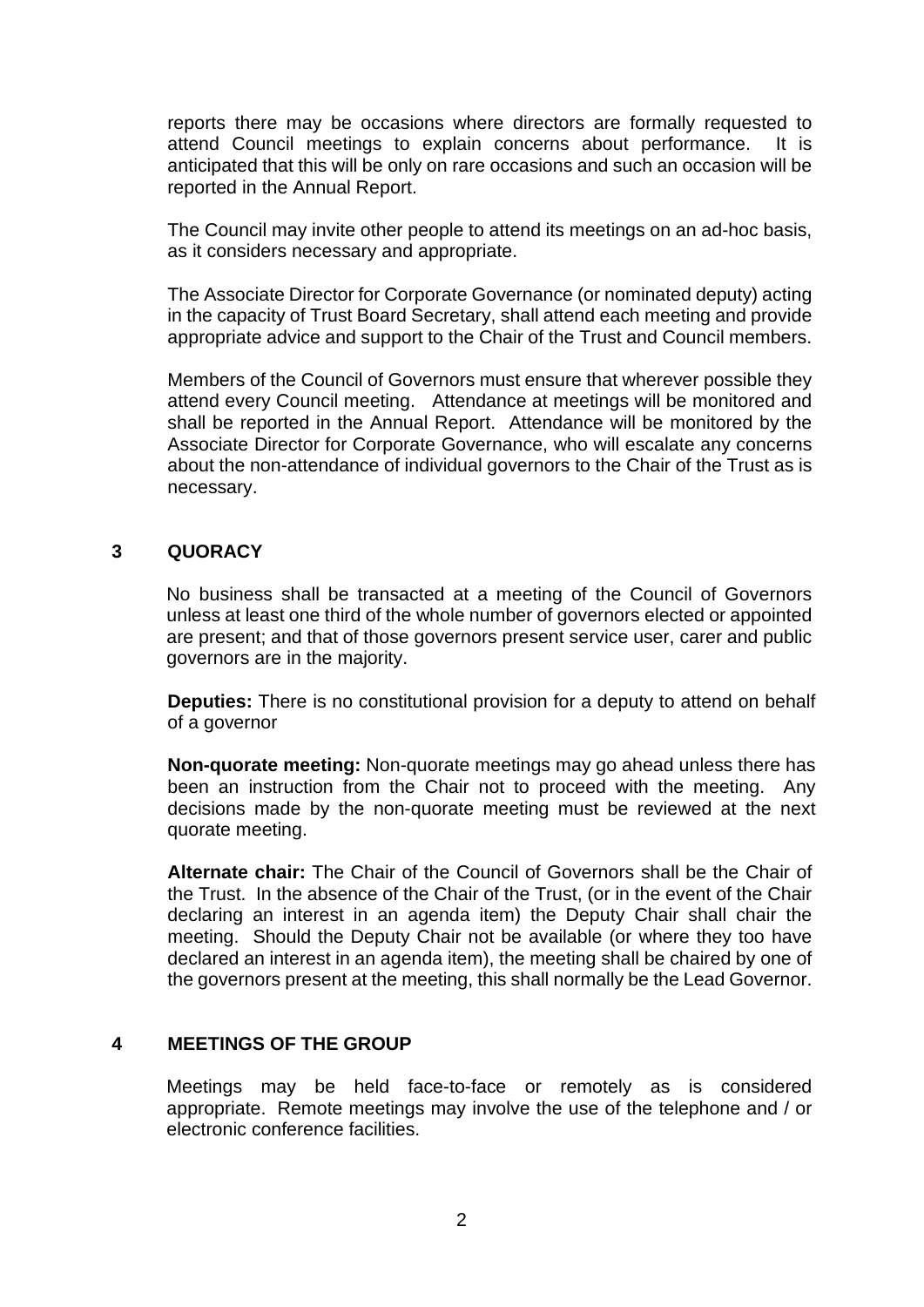**Frequency:** Meetings of the Council of Governors shall be held at such times as the Council may determine, however the Council of Governors will normally meet four times a year (plus the Annual Members' Meeting) with all or part of these meetings being held in public. This shall not preclude any items of business being conducted in private and any items taken in private will be determined in accordance with pre-arranged criteria.

A full set of papers comprising the agenda, minutes of the previous meeting and associated reports and papers will be sent within the timescale set out in the Standing Orders to all governors and others as may be agreed with the Chair from time to time.

**Urgent meeting**: Any governor may, in writing to the Chair, request an urgent meeting. The Chair will normally agree to call an urgent meeting to discuss the specific matter unless the opportunity exists to discuss the matter in a more expedient manner.

**Minutes:** The Associate Director for Corporate Governance shall ensure the minutes of the meeting are taken and will also ensure these are presented to the next Council of Governors' meeting, and that these are signed by the person presiding at the meeting.

The agenda, minutes and Council papers of each general meeting (excluding any confidential papers) shall be displayed on the Trust website.

#### **5 AUTHORITY**

**Establishment**: The Trust shall establish a Council of Governors in accordance with the requirements of the NHS Act 2006, and paragraph 10 of its Constitution.

**Powers**: Its powers are detailed in the NHS Act 2006; NHS Improvement's NHS Foundation Trusts' Code of Governance; and the Trust's Scheme of Delegation.

**Cessation:** The Council of Governors is a statutory body and as such must remain for as long as it is empowered in statute.

# **6 ROLE OF THE GROUP**

#### **6.1 Purpose of the Group**

The general statutory duties of the Council of Governors are to:

- Hold the non-executive directors to account (both collectively and individually) for the performance of the Board of Directors
- Represent the interests of the members of the Trust as a whole and the interests of the public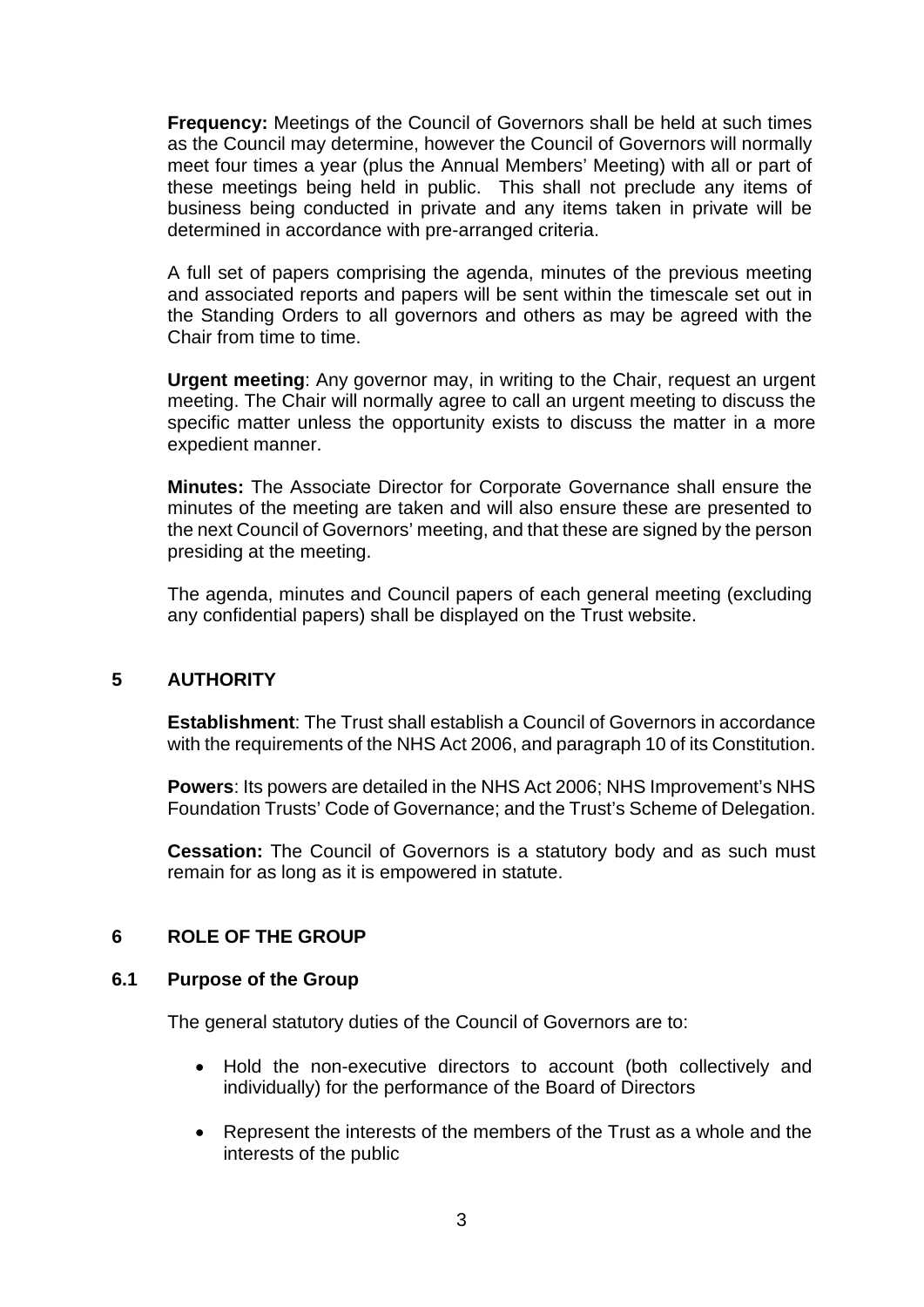• Influence the forward plans of the Trust.

## **6.2 Guiding principles for members (and attendees) when carrying out the duties of the Council of Governors**

In carrying out their duties, members of the Council of Governors and any attendees must ensure that they act in accordance with the values of the Trust which are:

- We have integrity
- We are caring
- We keep it simple.

Governors must also abide by the "Council of Governors' Code of Conduct and Standards of Behaviour", which all Governors must sign. Governors must also have regard for the "Council of Governors' Meeting Etiquette".

## **6.3 Duties of the Council of Governors**

The Council of Governors will be required to carry out a number of statutory duties under the NHS Act 2006 (as amended by the Health and Social Care Act 2012). These are contained in the Constitution and are as follows (for avoidance of doubt the wording in the Constitution shall take precedence should there be any conflict between this document and the Constitution):

- Hold the non-executive directors to account (both collectively and individually) for the performance of the Board of Directors
- Represent the interests of the members of the Trust as a whole and the interests of the public
- Influence the forward plans of the Trust
- Appoint and, if appropriate, remove the Chair
- Appoint and, if appropriate, remove the other non-executive directors
- Decide the remuneration and allowances, and the other terms and conditions of office, of the Chair of the Trust and the other non-executive directors
- Approve the appointment of the Chief Executive
- Appoint the Deputy Chair of the Trust
- Appoint and, if appropriate, remove the Trust's auditor (i.e. the organisation that will, amongst other things, check the Trust's finances each year)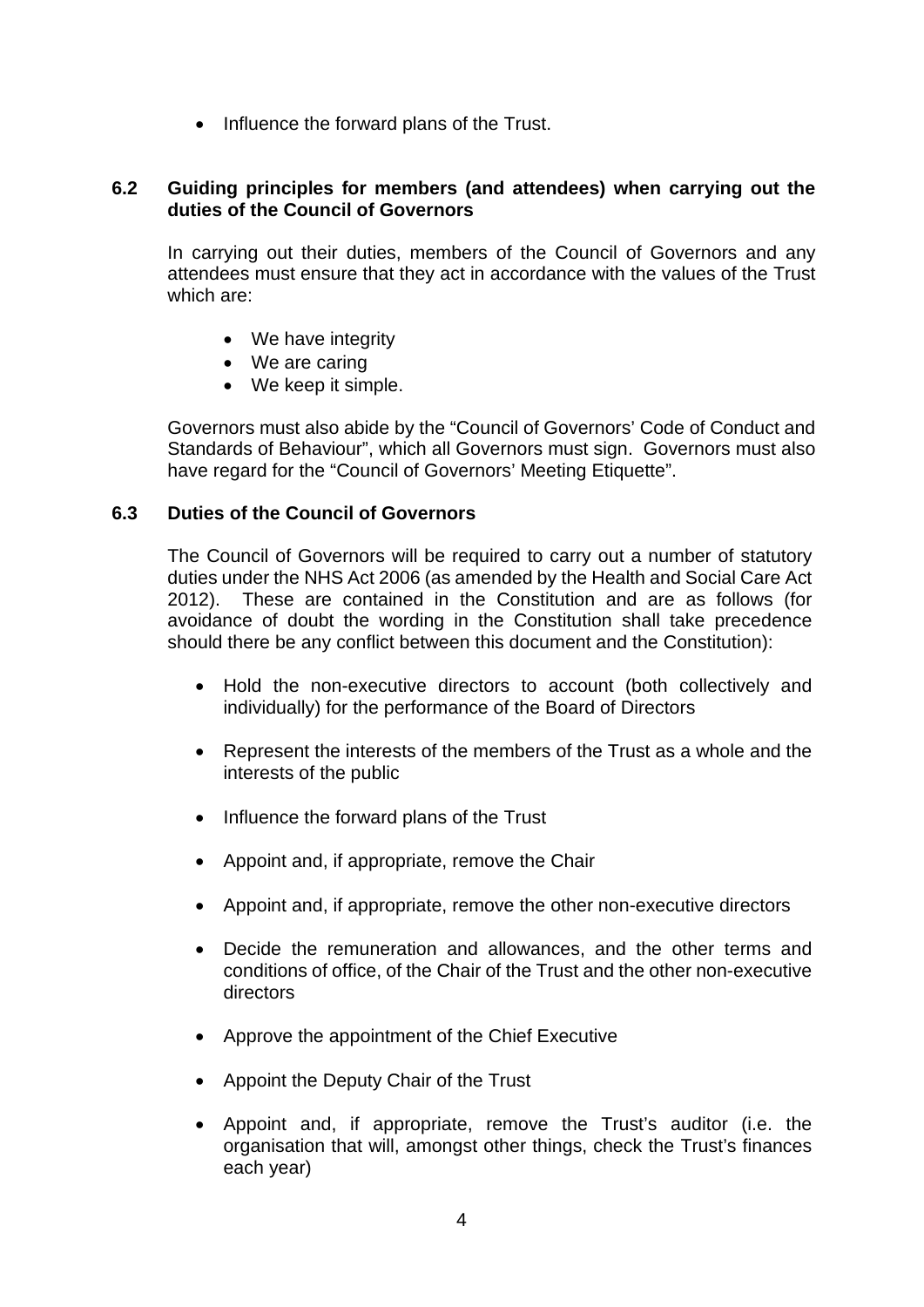- Receive the Trust's annual accounts, any report of the auditor on them and the annual report
- Require one or more of the directors or a representative of the Trust's auditors to attend a meeting to obtain information about the Trust's performance, or information about how the directors have performed their duties in order to determine if there is a need to vote on issues concerning that performance
- Approve (or not) by vote:
	- o The implementation of any proposals to increase by 5% or more the proportion of its total income in any financial year attributable to activities other than the provision of goods and services for the purposes of the health service in England
	- o Entering into a significant transaction (a significant transaction is defined in the Constitution)
	- o An application to NHS Improvement (one of our regulators) for a merger with or the acquisition of another foundation trust or NHS trust
	- o An application to NHS Improvement for the separation or dissolution of the foundation trust
	- o Amendments to the Constitution.
- Determine whether it is satisfied that any proposals to carry out activities other than the provision of goods and services for the purposes of the health service in England that the Trust proposes will not, to any significant extent, interfere with the Trust's provision of NHS services and notify the Board of its view.

The Council of Governors is also responsible for:

- Considering complaints about any member of the Trust in accordance with Annex 9 of the Constitution and take action which may include expulsion from the membership of the Trust
- Ratifying the removal of any member of the Council of Governors for any reason as set out in Annex 6 of the Constitution
- Agreeing a clear process for the appointment of the Chair of the Trust and the other non-executive directors
- Supporting the process for the evaluation or appraisal of the Chair of the Trust and the other non-executives, including the outcomes of the evaluation of the Chair of the Trust and the non-executive directors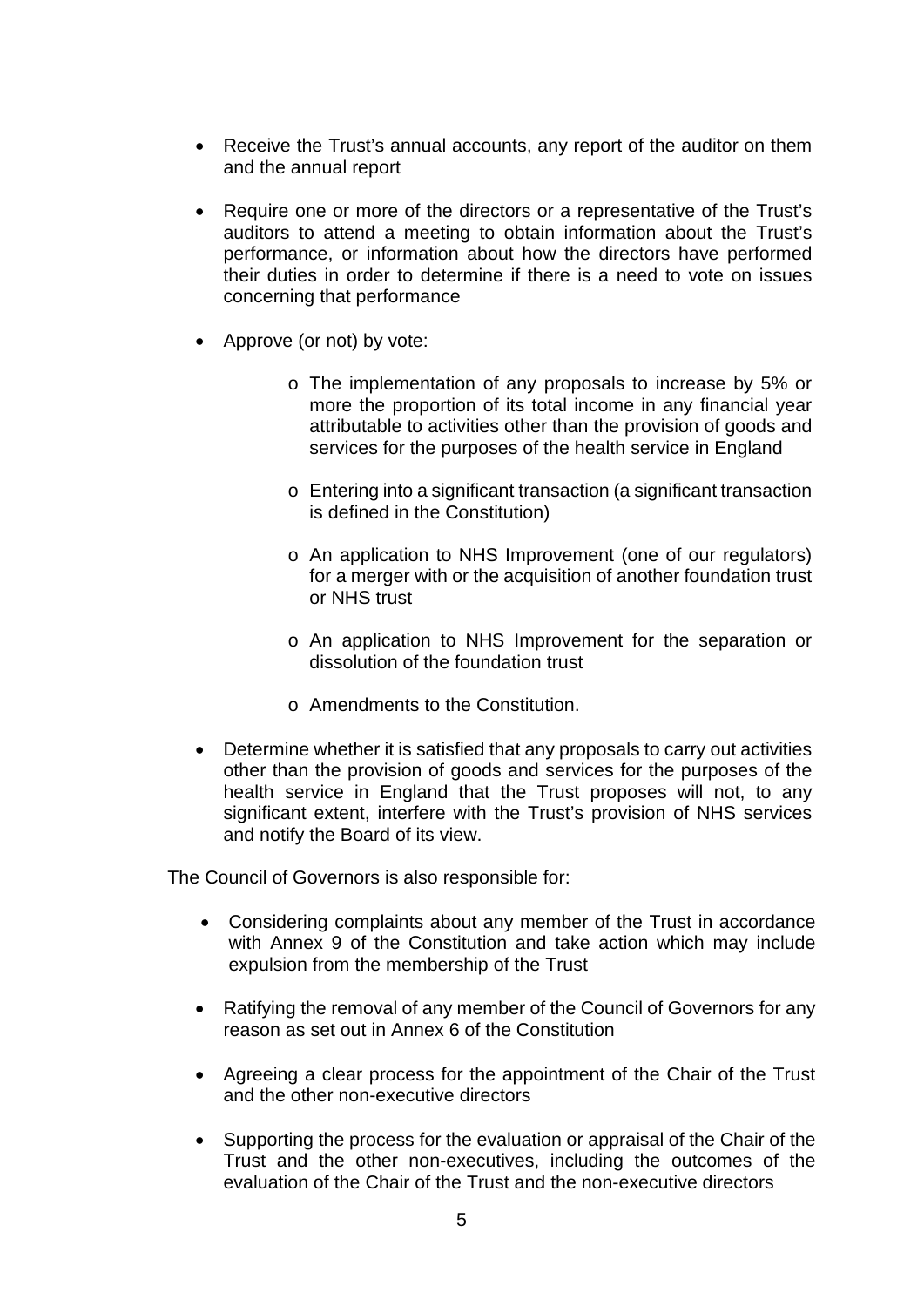- Receiving a high-level report on the outcome of the evaluation or appraisal of the Chair of the Trust or the other non-executive directors
- Assessing its own collective performance and its impact on the Trust and communicate to members how governors have discharged their duties
- Taking the lead in agreeing with the Audit Committee the criteria for appointing, reappointing and removing external auditors
- Establishing a policy for engagement with the Board of Directors for those circumstances when they have concerns about the performance of the Board of Directors or other matters related to the general wellbeing of the Trust
- Agreeing with the executive directors what information it needs to receive at its meetings
- Agreeing who from amongst the governors should be appointed as the Lead Governor
- Responding as appropriate to any matter when referred by the Board of **Directors**
- Participating in the development of the Trust's strategy and values.

# **7 RELATIONSHIP WITH OTHER GROUPS AND COMMITTEES**

The Council of Governors may delegate some of its powers to formally constituted committees. Formally constituted committee of the Council of Governors is the Appointments and Remuneration Committee.

The sub-committee structure is detailed below.